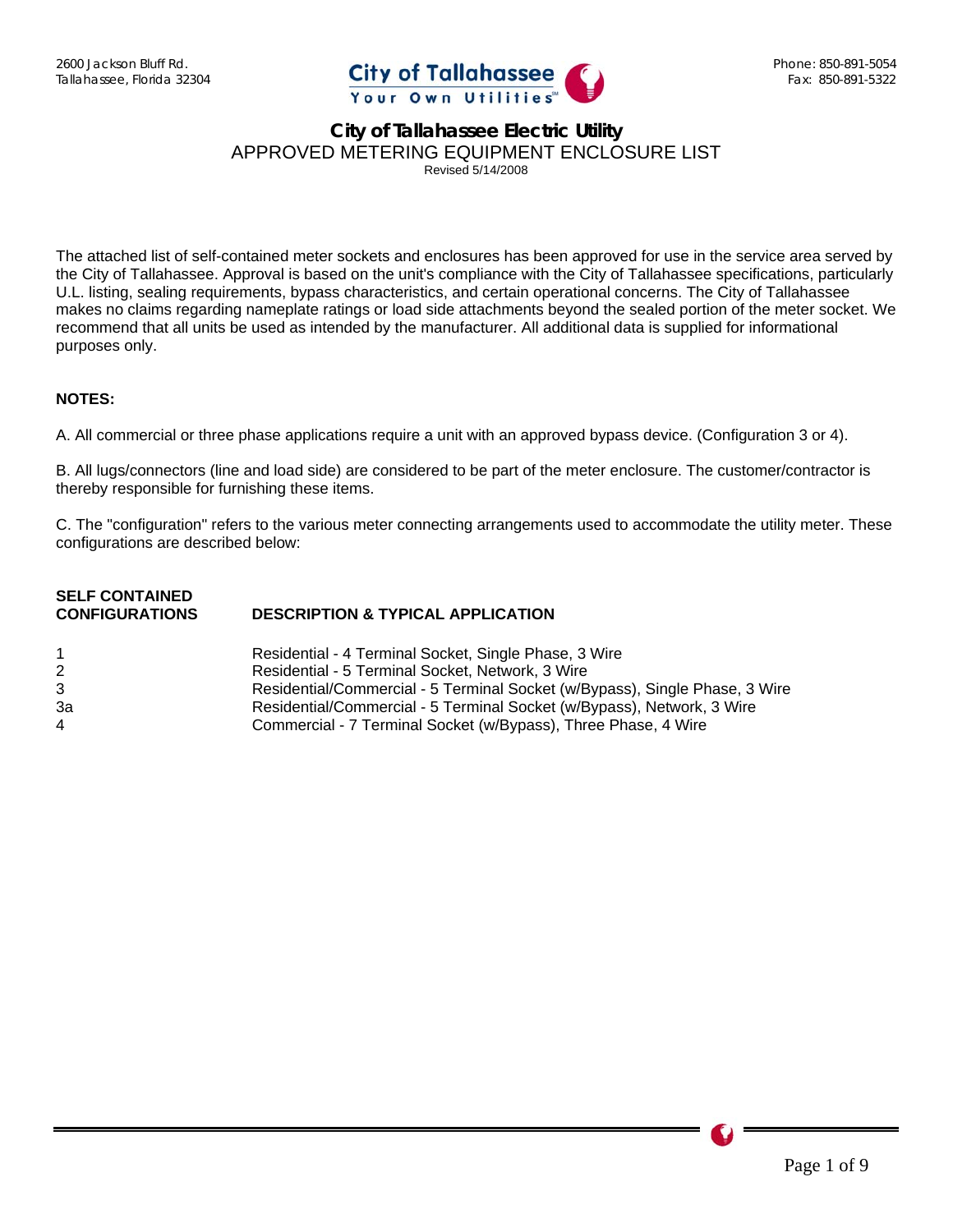

Revised 5/14/2008

|                                              |            | Amp Catalog Number                                            |              | Over/          | #              | #              |        | <b>Bypass Configuration</b> |
|----------------------------------------------|------------|---------------------------------------------------------------|--------------|----------------|----------------|----------------|--------|-----------------------------|
| Manufacturer                                 |            | Rating (* - any number or letter)                             | Phase        | Under          | Pos            | Term           | Y/N    | (AL=Aluminium)              |
| Cutler Hammer                                | 100        | UTZ-6R1131C-FLCH                                              | 1            | Ov/Un          | 6              | 4/5            | N      | 1,2                         |
| Cutler Hammer                                | 100        | UTZ-xR1121C-FLCH (where x=2-5)                                | 1            | Ov/Un          | $2 - 5$        | 4/5            | N      | 1,2                         |
| Cutler Hammer                                | 125        | 1MMx12RRL or RRLC (where x=3-6)                               | 1            | Ov/Un          | $3-6$          | 4              | N      | 1,2                         |
| Cutler Hammer                                | 125        | 1MP2122RRL or RRLC                                            | 1            | Ov/Un          | 2              | 4              | N      | 1,2                         |
| Cutler Hammer                                | 125        | 1MPx124RRL or RRLC (where x=3-4)                              | 1            | Ov/Un          | 3              | 4              | N      | 1,2                         |
| Cutler Hammer                                | 125        | 1MPx126RRL or RRLC (where x=5-6)                              | 1            | Ov/Un          | $5-6$          | 4              | N      | 1,2                         |
| Cutler Hammer                                | 125        | 3MMx12RRL or RRLC (where x=2-6)                               | 3            | Ov/Un          | $2 - 6$        | 4              | N      | 1,2                         |
| <b>Cutler Hammer</b>                         | 125        | CHR (POWER OUTLET PANEL)                                      | 1            | Ov/Un          | 1              | 4              | N      | 1,2                         |
| Cutler Hammer                                | 125        | CMB24L125BTS                                                  | 1            | Ov/Un          | 1              | 4/5            | N      | 1,2                         |
| Cutler Hammer                                | 125        | MB24L125BTS                                                   |              | Ov/Un          | 1              | 4/5            | N      | 1,2                         |
| <b>Cutler Hammer</b><br><b>Cutler Hammer</b> | 125        | UATZ-RS101C-FLCH                                              | 1            | Ov/Un          | 1              | 4/5            | N<br>N | $1,2$ Al                    |
| Cutler Hammer                                | 125<br>150 | UTZ-RS101C-FLCH<br>CMB88B150BTS                               |              | Ov/Un<br>Ov/Un | 1<br>1         | 4/5<br>4       | N      | 1,2<br>1,2                  |
| Cutler Hammer                                | 150        | CMBB150BTS                                                    | 1            | Ov/Un          | 1              | 4/5            | N      | 1,2                         |
| Cutler Hammer                                | 150        | MB816B150BTS                                                  | 1            | Ov/Un          | 1              | 4              | N      | 1,2                         |
| Cutler Hammer                                | 200        | 1MMx20RRL or RRLC (where x=3-4)                               | 1            | Ov/Un          | $3 - 4$        | 4/5            | N      | 3,3а                        |
| <b>Cutler Hammer</b>                         | 200        | 1MP2204RRL or RRLC                                            | 1            | Ov/Un          | $2 - 6$        | 4              | N      | 1,2                         |
| Cutler Hammer                                | 200        | 1MPx206RRL or RRLC (where x=3-6)                              | 1            | Ov/Un          | $2 - 6$        | 4              | N      | 1,2                         |
| <b>Cutler Hammer</b>                         | 200        | 3MMx20RRL or RRLC or R12RL (where x=2-4)                      | 1            | Ov/Un          | $2 - 4$        | 5              | N      | 3,3a                        |
| Cutler Hammer                                | 200        | CMB1212B200BTS                                                | 1            | Ov/Un          | $\mathbf{1}$   | 4/5            | N      | $\mathbf{1}$                |
| Cutler Hammer                                | 200        | CMB1212P200BTS                                                | 1            | Ov/Un          | 1              | 4              | N      | 1,2                         |
| <b>Cutler Hammer</b>                         | 200        | CMB4242B200BTS                                                | 1            | Ov/Un          | 1              | 4              | N      | 1,2                         |
| <b>Cutler Hammer</b>                         | 200        | CMB88B200BTS                                                  |              | Ov/Un          | 1              | 4              | N      | 1,2                         |
| <b>Cutler Hammer</b>                         | 200        | CMBB200BTS                                                    |              | Ov/Un          | 1              | 4              | N      | 1,2                         |
| Cutler Hammer                                | 200        | CMBP200BTS                                                    |              | Ov/Un          | 1              | 4              | N      | 1,2                         |
| Cutler Hammer                                | 200        | MB2040B200BTS                                                 |              | Ov/Un          | 1              | 4              | N      | 1,2                         |
| <b>Cutler Hammer</b>                         | 200        | MB2040P200BTS                                                 |              | Ov/Un          | 1              | 4/5            | N      | $\mathbf{1}$                |
| Cutler Hammer                                | 200        | MB48B200BTS                                                   |              | Ov/Un          | 1              | 4              | N      | 1,2                         |
| Cutler Hammer                                | 200        | MB816B200BTS                                                  | 1            | Ov/Un          | 1              | 4              | N      | 1,2                         |
| Cutler Hammer                                | 200        | MB816P200BTS or BTSCU                                         | 1            | Ov/Un          | 1              | 4/5            | N      | $\mathbf{1}$                |
| Cutler Hammer                                | 200        | MBB150BTS                                                     | 1            | Ov/Un          | 1              | 4              | N      | 1,2                         |
| Cutler Hammer                                | 200        | MBB200BTS                                                     | 1            | Ov/Un          | 1              | 4              | N      | 1,2                         |
| Cutler Hammer                                | 200<br>200 | MBP200BTS<br>UAT-H4203x-FLCH (where x=B or T)                 | 1            | Ov/Un          | 1<br>1         | 4<br>4         | N<br>Υ | 1,2                         |
| Cutler Hammer<br>Cutler Hammer               | 200        | UAT-H4213x-FLCH (where x=C or U)                              | 1            | Over<br>Ov/Un  | 1              | 4              | Υ      | 1 Al<br>1 AI                |
| Cutler Hammer                                | 200        | UAT-H5203x-FLCH (where x=B or T)                              | 1            | Over           | 1              | 5              | Υ      | 3,3a Al                     |
| Cutler Hammer                                | 200        | UAT-H5213x-FLCH (where x=C or U)                              | 1            | Ov/Un          | 1              | 5              | Υ      | 3,3a Al                     |
| Cutler Hammer                                | 200        | UAT-H7203x-FLCH (where x=B or T)                              | 3            | Over           | 1              | 7              | Υ      | 4 Al                        |
| <b>Cutler Hammer</b>                         | 200        | UAT-H7213x-FLCH (where $x=0$ or U)                            | 3            | Ov/Un          | 1              | 7              | Υ      | 4 Al                        |
| <b>Cutler Hammer</b>                         | 200        | UAT-RS202B-FLCH                                               | 1            | Over           | 1              | 4/5            | N      | $1,2 \text{ Al}$            |
| Cutler Hammer                                | 200        | UAT-RS212C-FLCH                                               |              | Ov/Un          | 1              | 4/5            | N      | $1,2$ Al                    |
| Cutler Hammer                                | 200        | UAT-RS213A-FLCH                                               | 1            | Under          | 1              | 4/5            | N      | $1,2 \text{ Al}$            |
| Cutler Hammer                                | 200        | UAT-RS213C-FLCH                                               |              | Ov/Un          | 1              | 4/5            | N      | $1,2$ Al                    |
| Cutler Hammer                                | 200        | UAT-RS223A-FLCH                                               |              | Under          | 1              | 4/5            | N      | $1,2$ Al                    |
| Cutler Hammer                                | 200        | UT-4R2352U-FLCH                                               | 1            | Ov/Un          | 4              | 4/5            | N      | 1,2                         |
| <b>Cutler Hammer</b>                         | 200        | UT-y4203x-FLCH (where y=E or H, where x=B or T)               |              | Over           |                | $\Lambda$      | Υ      | 1                           |
| Cutler Hammer                                | 200        | UT-y4213x-FLCH (where y=E or H, where x=C or U)               | $\mathbf{1}$ | Ov/Un          | 1              | 4              | Υ      | $\mathbf{1}$                |
| <b>Cutler Hammer</b>                         | 200        | UT-y5203x-FLCH (where $y=E$ or H, where $x=$ B or T)          | 1            | Over           | 1              | 5              | Υ      | 3,3a                        |
| Cutler Hammer                                | 200        | UT-y5213x-FLCH (where y=E or H, where x=C or U)               | $\mathbf{1}$ | Ov/Un          | 1              | 5              | Υ      | 3,3a                        |
| <b>Cutler Hammer</b>                         | 200        | UT-y7203x-FLCH (where y=E or H, where x=B or T)               | 3            | Over           | 1              | 7              | Υ      | 4                           |
| <b>Cutler Hammer</b>                         | 200        | UT-y7213x-FLCH (where $y = E$ or H, where $x = C$ or U)       | 3            | Ov/Un          | 1              | $\overline{7}$ | Y      | 4                           |
| Cutler Hammer                                | 200        | UT-RS202B-FLCH                                                | 1            | Over           | 1              | 4/5            | N      | 1,2                         |
| <b>Cutler Hammer</b>                         | 200        | UT-RS212C-FLCH                                                | 1            | Ov/Un          | 1              | 4/5            | N      | 1,2                         |
| Cutler Hammer                                | 200        | UT-RS213A-FLCH                                                | 1            | Under          | 1              | 4/5            | N      | 1,2                         |
| Cutler Hammer                                | 200        | UT-RS213C-FLCH                                                |              | Ov/Un          | 1              | 4/5            | N      | 1,2                         |
| Cutler Hammer                                | 200        | UT-RS223A-FLCH                                                |              | Under          | $\mathbf 1$    | 4/5            | N      | 1,2                         |
| Cutler Hammer                                | 200        | UT-xR2332U-FLCH (where $x=2-3$ )                              |              | Ov/Un          | $2 - 3$        | 4/5            | N      | 1,2                         |
| Cutler Hammer<br><b>Cutler Hammer</b>        | 200<br>225 | UT-xR2392UU-FLCH (where $x=5-6$ )<br>35MMx20R12 (where x=1-4) | 1            | Ov/Un<br>Ov/Un | 5-6<br>$1 - 4$ | 4/5<br>5       | N<br>Υ | 1,2                         |
|                                              |            |                                                               |              |                |                |                |        | 3,3a                        |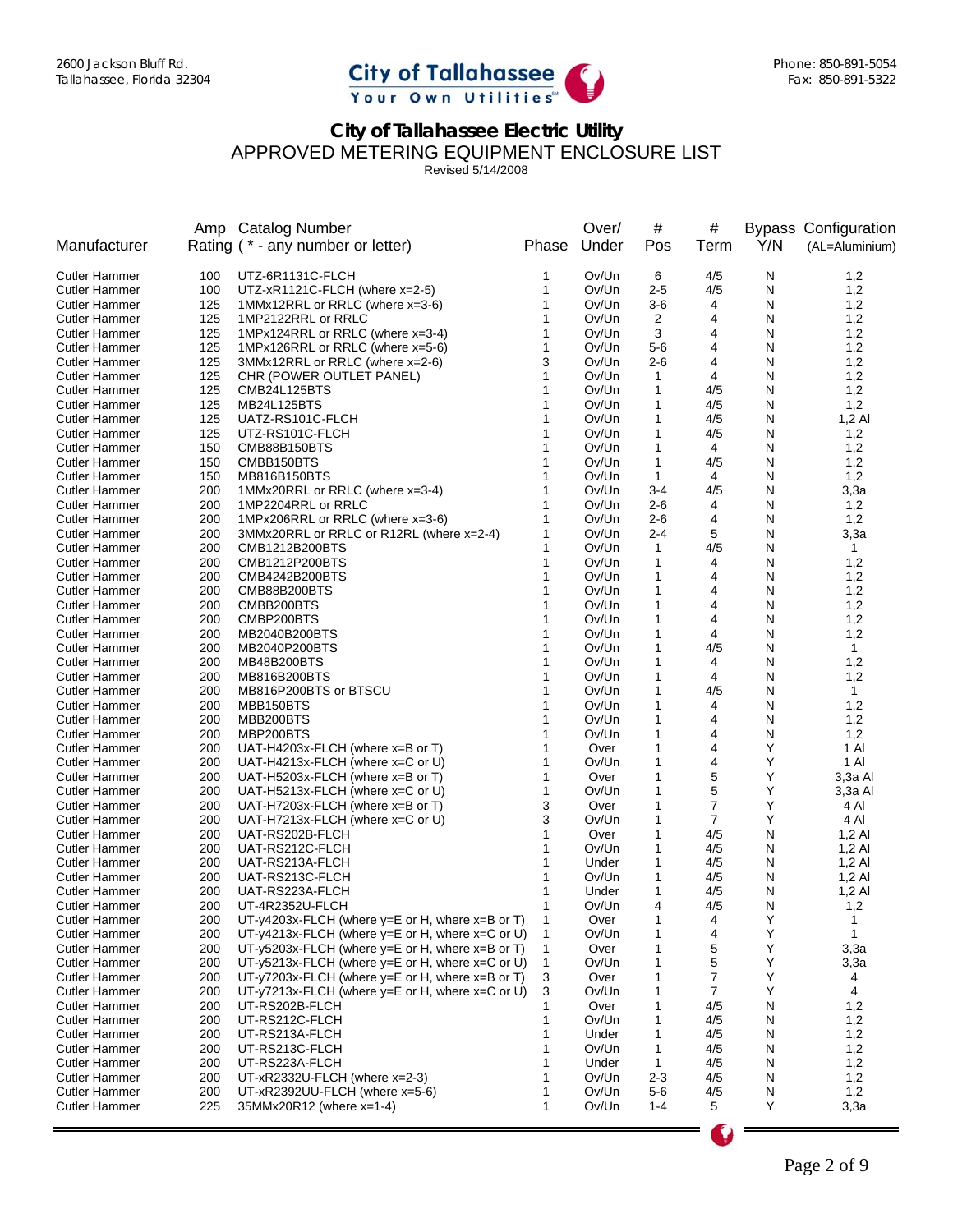

Revised 5/14/2008

|                      |            | Amp Catalog Number                                |        | Over/          | #            | #              |           | <b>Bypass Configuration</b> |
|----------------------|------------|---------------------------------------------------|--------|----------------|--------------|----------------|-----------|-----------------------------|
| Manufacturer         |            | Rating (* - any number or letter)                 | Phase  | Under          | Pos          | Term           | Y/N       | (AL=Aluminium)              |
| <b>Cutler Hammer</b> | 225        | 37MMx20R12 (where x=1-4)                          | 3      | Ov/Un          | 1            | 7              | Υ         | 4                           |
| <b>Cutler Hammer</b> | 320        | 1008836x (where x=CH or ECH)                      | 1      | Ov/Un          | 1            | 4              | Υ         | $\mathbf{1}$                |
| <b>Cutler Hammer</b> | 320        | 1008837x (where x=CH or ECH)                      | 1      | Ov/Un          | 1            | 4              | Y         | 1 Al                        |
| <b>Cutler Hammer</b> | 320        | UAT-y4300T-FLCH (where y=E or H)                  | 1      | Over           | 1            | 4              | Y         | 1 Al                        |
| <b>Cutler Hammer</b> | 320        | UAT- $y5300T$ -FLCH (where $y=E$ or H)            | 1      | Over           | 1            | 5              | Υ         | 3,3a Al                     |
| <b>Cutler Hammer</b> | 320        | UAT-y5330U-FLCH (where y=E or H)                  | 1      | Ov/Un          | 1            | 5              | Y         | 3,3a Al                     |
| <b>Cutler Hammer</b> | 320        | UAT-y7300T-FLCH (where y=E or H)                  | 3      | Over           | 1            | 7              | Y         | 4 Al                        |
| <b>Cutler Hammer</b> | 320        | UAT-y7330U-FLCH (where y=E or H)                  | 3      | Ov/Un          | 1            | 7              | Y         | 4 Al                        |
| <b>Cutler Hammer</b> | 320        | UT-y4300T-FLCH (where y=E or H)                   | 1      | Over           | 1            | 4              | Y         | $\mathbf{1}$                |
| <b>Cutler Hammer</b> | 320        | UT-y5300T-FLCH (where y=E or H)                   | 1      | Over           | 1            | 5              | Υ         | 3,3a                        |
| <b>Cutler Hammer</b> | 320        | UT-y5330U-FLCH (where y=E or H)                   | 1      | Ov/Un          | 1            | 5              | Υ         | 3,3a                        |
| <b>Cutler Hammer</b> | 320        | UT-y7300T-FLCH (where y=E or H)                   | 3      | Over           | 1            | 7              | Υ         | 4                           |
| <b>Cutler Hammer</b> | 320        | UT-y7330U-FLCH (where y=E or H)                   | 3      | Ov/Un          | 1            | 7              | Υ         | 4                           |
| <b>Cutler Hammer</b> | 400        | 35MM140R1240                                      | 1      | Under          | 1            | 5              | Y         | 3                           |
| <b>Cutler Hammer</b> | 400        | 35MM240R1240                                      | 1      | Under          | 1            | 5              | Y         | 3                           |
| <b>Cutler Hammer</b> | 400        | 37MM140R1240                                      | 3      | Under          | 1            | 7              | Y         | 4                           |
| <b>Cutler Hammer</b> | 400        | 37MM240R1240                                      | 3      | Under          |              | 7              | Y         | 4                           |
| <b>Cutler Hammer</b> | 400        | CG1212P400BSL                                     | 1      | Under          | 1            | 4              | Y         | 1,2                         |
| <b>Cutler Hammer</b> | 400        | CG404242SHL                                       | 1      | Under          | 1            | 4              | Y         | 1,2                         |
| <b>Cutler Hammer</b> | 400        | CG40SHL                                           | 1      | Under          | 1            | 4              | Υ         | 1,2                         |
| <b>Cutler Hammer</b> | 400        | <b>HP404040SHL</b>                                | 1      | Under          | 1            | 4              | Y         | 1,2                         |
| <b>Cutler Hammer</b> | 400        | HP40SHL                                           | 1      | Under          | 1            | 4              | Y         | 1,2                         |
| <b>Cutler Hammer</b> | 400        | HP816P400BSL                                      | 1<br>1 | Under          | 1            | 4              | Y         | 1,2                         |
| Durham               | 100<br>100 | UTZ-6R1131C-FL                                    | 1      | Ov/Un<br>Ov/Un | 6<br>$2 - 5$ | 4/5<br>4/5     | N<br>N    | 1,2<br>1,2                  |
| Durham<br>Durham     | 125        | UTZ-xR1121C-FL (where $x=2-5$ )<br>UATZ-RS101C-FL | 1      | Ov/Un          | 1            | 4/5            | N         | $1,2$ Al                    |
| Durham               | 125        | UTZ-RS101C-FL                                     | 1      | Ov/Un          | 1            | 4/5            | N         | 1,2                         |
| Durham               | 200        | UAT-H4203x-FL (where x=B or T)                    | 1      | Over           | 1            | 4              | Υ         | 1 AI                        |
| Durham               | 200        | UAT-H4213x-FL (where x=C or U)                    | 1      | Ov/Un          | 1            | 4              | Y         | 1 Al                        |
| Durham               | 200        | UAT-H5203x-FL (where $x=$ B or T)                 | 1      | Over           | 1            | 5              | Y         | 3,3a Al                     |
| Durham               | 200        | UAT-H5213x-FL (where x=C or U)                    | 1      | Ov/Un          | 1            | 5              | Υ         | 3,3a Al                     |
| Durham               | 200        | UAT-H7203x-FL (where x=B or T)                    | 3      | Over           | 1            | 7              | Υ         | 4 Al                        |
| Durham               | 200        | UAT-H7213x-FL (where $x = C$ or U)                | 3      | Ov/Un          | 1            | $\overline{7}$ | Y         | 4 Al                        |
| Durham               | 200        | UAT-RS202B-FL                                     | 1      | Over           | 1            | 4/5            | N         | $1,2 \text{ Al}$            |
| Durham               | 200        | UAT-RS212C-FL                                     | 1      | Ov/Un          | 1            | 4/5            | N         | $1,2$ Al                    |
| Durham               | 200        | UAT-RS213A-FL                                     | 1      | Under          | 1            | 4/5            | N         | $1,2$ Al                    |
| Durham               | 200        | UAT-RS213C-FL                                     | 1      | Ov/Un          | 1            | 4/5            | N         | $1,2$ Al                    |
| Durham               | 200        | UAT-RS223A-FL                                     | 1      | Under          | 1            | 4/5            | N         | $1,2$ Al                    |
| Durham               | 200        | UT-4R2352U-FL                                     | 1      | Ov/Un          | 4            | 4/5            | N         | 1,2                         |
| Durham               | 200        | UT-H4203x-FL (where $x=$ B or T)                  | 1      | Over           | 1            | 4              | Υ         | 1                           |
| Durham               | 200        | UT-H4213x-FL (where $x=0$ or U)                   | 1      | Ov/Un          | 1            | 4              | Υ         | 1                           |
| Durham               | 200        | UT-H5203x-FL (where x=B or T)                     | 1      | Over           | 1            | 5              | Υ         | 3,3a                        |
| Durham               | 200        | UT-H5213x-FL (where x=C or U)                     | 1      | Ov/Un          | 1            | 5              | Υ         | 3,3a                        |
| Durham               | 200        | UT-H7203x-FL (where x=B or T)                     | 3      | Over           | 1            | 7              | Υ         | 4                           |
| Durham               | 200        | UT-H7213x-FL (where x=C or U)                     | 3      | Ov/Un          | 1            | 7              | Y         | 4                           |
| Durham               | 200        | UT-RS202B-FL                                      | 1      | Over           | 1            | 4/5            | ${\sf N}$ | 1,2                         |
| Durham               | 200        | UT-RS212C-FL                                      | 1      | Ov/Un          | 1            | 4/5            | N         | 1,2                         |
| Durham               | 200        | UT-RS213A-FL                                      | 1      | Under          | 1            | 4/5            | N         | 1,2                         |
| Durham               | 200        | UT-RS213C-FL                                      | 1      | Ov/Un          | 1            | 4/5            | N         | 1,2                         |
| Durham               | 200        | UT-RS223A-FL                                      | 1      | Under          | 1            | 4/5            | N         | 1,2                         |
| Durham               | 200        | UT-xR2332U-FL (where x=2-3)                       | 1      | Ov/Un          | $2 - 3$      | 4/5            | N         | 1,2                         |
| Durham               | 200        | UT-xR2392UU-FL (where $x=5-6$ )                   | 1      | Ov/Un          | $5-6$        | 4/5            | N         | 1,2                         |
| Durham               | 320        | 1008836                                           | 1      | Ov/Un          | 1            | 4              | Υ         | $\mathbf{1}$                |
| Durham               | 320        | 1008837                                           | 1      | Ov/Un          | 1            | 4              | Υ         | 1 Al                        |
| Durham               | 320        | UAT-H4300T-FL                                     | 1      | Over           |              | 4              | Υ         | 1 Al                        |
| Durham               | 320        | UAT-H5300T-FL                                     | 1      | Over           |              | 5              | Υ         | 3,3a Al                     |
| Durham               | 320        | <b>UAT-H5330U-FL</b>                              | 1      | Ov/Un<br>Over  | 1<br>1       | 5<br>7         | Υ<br>Υ    | 3,3a Al                     |
| Durham<br>Durham     | 320<br>320 | UAT-H7300T-FL<br><b>UAT-H7330U-FL</b>             | 3<br>3 | Ov/Un          | 1            | 7              | Y         | 4 Al<br>4 Al                |
|                      |            |                                                   |        |                |              |                |           |                             |
|                      |            |                                                   |        |                |              |                |           |                             |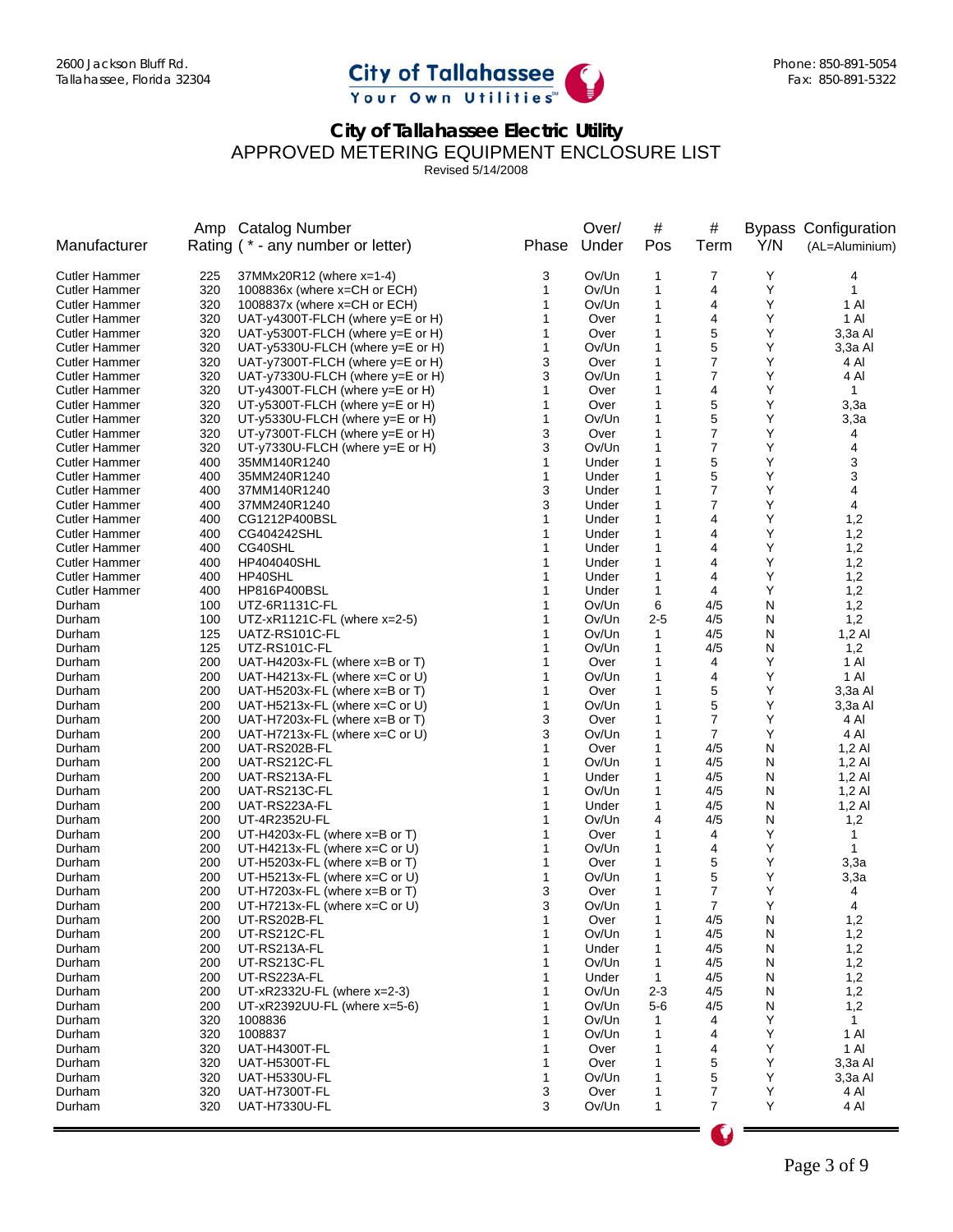

Revised 5/14/2008

|                                                    |            | Amp Catalog Number                         |        | Over/          | #                      | #              |        | <b>Bypass Configuration</b> |
|----------------------------------------------------|------------|--------------------------------------------|--------|----------------|------------------------|----------------|--------|-----------------------------|
| Manufacturer                                       |            | Rating (* - any number or letter)          | Phase  | Under          | Pos                    | Term           | Y/N    | (AL=Aluminium)              |
| Durham                                             | 320        | UT-H4300T-FL                               | 1      | Over           | 1                      | 4              | Υ      | 1                           |
| Durham                                             | 320        | UT-H5300T-FL                               | 1      | Over           | 1                      | 5              | Υ      | 3,3a                        |
| Durham                                             | 320        | UT-H5330U-FL                               | 1      | Ov/Un          | 1                      | 5              | Y      | 3,3a                        |
| Durham                                             | 320        | UT-H7300T-FL                               | 3      | Over           | 1                      | 7              | Y      | 4                           |
| Durham                                             | 320        | UT-H7330U-FL                               | 3      | Ov/Un          | $\mathbf 1$            | 7              | Υ      | 4                           |
| Elec.Prod.                                         | 100        | RVPD-xxxx-FPL                              | 1      | Under          | 2                      | 4              | N      |                             |
| Elec.Prod.                                         | 100        | RVP-xxxx-FPL                               | 1      | Under          | 1                      | 4              | N      |                             |
| Elec.Prod.                                         | 200        | MHPD-xxxx-FPL                              |        | Under          | 2                      | 4              | N      |                             |
| Elec.Prod.                                         | 200        | MHP-xxxx-FPL                               |        | Under          | 1                      | 4              | N      | 1                           |
| Emerson                                            | 125        | MESBGFXLW11FBZ1                            | 1      | Under          | 1                      | 5              | Υ      | 3a                          |
| Emerson                                            | 125        | MESBGFXLW11FBZ1P                           | 1      | Under          | 1                      | 5              | Υ      | 3a                          |
| Emerson                                            | 125        | MESBGFXLW11KBZ1                            | 1      | Under          | 1                      | 5              | Υ      | 3a                          |
| Emerson                                            | 125        | MESBGFXLW11KBZ1P                           | 1      | Under          | 1                      | 5              | Υ      | За                          |
| Emerson                                            | 200        | MESBAATLW11FBZ1                            | 1      | Under          | 1                      | 5              | Υ      | 3a                          |
| Emerson                                            | 200        | MESBAATLW11FBZ1P                           | 1      | Under          | 1                      | 5              | Υ      | За                          |
| Emerson                                            | 200        | MESBAATLW11KBZ1                            | 1      | Under          | 1                      | 5              | Υ      | 3a                          |
| Emerson                                            | 200        | MESBAATLW11KBZ1P                           | 1      | Under          | 1                      | 5              | Υ      | За                          |
| <b>General Electric</b>                            | 125        | <b>TMMR2212R</b>                           | 1      | Under          | 2                      | 4/5            | N      | 1,2                         |
| <b>General Electric</b>                            | 125        | TMMR4x12R (where x=3-4)                    | 1      | Under          | $3 - 4$                | 4/5            | N      | 1,2                         |
| <b>General Electric</b>                            | 125        | TMMR6x12R (where x=5-6)                    | 1      | Under          | 5-6                    | 4/5            | N      | 1,2                         |
| <b>General Electric</b>                            | 125        | TMPR8x12R (where $x=2-6$ )                 | 1      | Under          | $2 - 6$                | 4/5            | N      | 1,2                         |
| <b>General Electric</b>                            | 150        | TSMF415CSFL                                | 1      | Ov/Un          | $\mathbf{1}$           | 4/5            | N      | 1,2                         |
| <b>General Electric</b>                            | 150        | TSMF815CSFL                                | 1      | Ov/Un          | $\mathbf{1}$           | 4/5            | N      | 1,2                         |
| <b>General Electric</b>                            | 200        | TMMR4x20R (where x=2-6)                    | 1      | Ov/Un          | $2 - 6$                | 4              | N      | 1,2                         |
| <b>General Electric</b>                            | 200        | TMMR6x20R (where $x=3-6$ )                 | 1      | Under          | 3-6                    | 4/5            | N<br>Υ | 1,2                         |
| General Electric                                   | 200        | TMPR312x22R (where $x=1-4$ )               | 3      | Ov/Un          | $1 - 4$                | 7              |        | 4                           |
| <b>General Electric</b>                            | 200        | TMPR8x20R (where $x=2-4$ )                 | 1<br>1 | Under          | 2-4                    | 4/5            | N      | 1,2                         |
| General Electric                                   | 200        | TSMF420CSFL                                | 1      | Ov/Un<br>Ov/Un | 1                      | 4/5            | N<br>N | 1,2                         |
| <b>General Electric</b><br><b>General Electric</b> | 200<br>225 | TSMF820CSFL<br>TMPR12x22R (where $x=1-4$ ) | 1      | Ov/Un          | $\mathbf 1$<br>$1 - 4$ | 4/5<br>5       | Υ      | 1,2<br>3,3a                 |
| <b>General Electric</b>                            | 400        | TMPR1240RB                                 | 1      | Ov/Un          | $\mathbf 1$            | 5              | Υ      | 3,3a                        |
| <b>General Electric</b>                            | 400        | <b>TMPR31240RB</b>                         | 3      | Ov/Un          | $\mathbf 1$            | 7              | Y      | 4                           |
| <b>General Electric</b>                            | 400        | TSDR840UFCU                                | 1      | Under          | 1                      | 4/5            | Υ      | 1,2                         |
| Landis & Gyr                                       | 100        | UAT111-XGF                                 | 1      | Over           | 1                      | 4/5            | N      | 1                           |
| Landis & Gyr                                       | 100        | UAT131-XGF                                 | 1      | Over           | 1                      | 4/5            | N      | 1 Al                        |
| Landis & Gyr                                       | 200        | 40005-01F                                  | 1      | Over           | 1                      | 5              | Υ      | 3,3a                        |
| Landis & Gyr                                       | 200        | 40007-01F                                  | 3      | Over           | 1                      | 7              | Υ      | 4                           |
| Landis & Gyr                                       | 200        | 40405-025F                                 | 1      | Ov/Un          | 1                      | 5              | Υ      | 3,3a                        |
| Landis & Gyr                                       | 200        | 40407-025F                                 | 3      | Ov/Un          | 1                      | 7              | Υ      | 4                           |
| Landis & Gyr                                       | 200        | 41005-01F                                  | 1      | Over           | 1                      | 5              | Υ      | 3,3a                        |
| Landis & Gyr                                       | 200        | 41007-01F                                  | 3      | Over           | 1                      | 7              | Υ      | 4 Al                        |
| Landis & Gyr                                       | 200        | 41405-025F                                 | 1      | Ov/Un          | 1                      | 5              | Υ      | 3,3a Al                     |
| Landis & Gyr                                       | 200        | 41407-025F                                 | 3      | Ov/Un          | 1                      | 7              | Υ      | 4 Al                        |
| Landis & Gyr                                       | 200        | UA27x6-ZGF (where $x=1$ or 3)              | 1      | Ov/Un          | 2                      |                | N      | $1,1$ Al                    |
| Landis & Gyr                                       | 200        | UA37x7-ZGF (where $x=1$ or 3)              | 1      | Ov/Un          | 3                      | 1              | N      | $1,1$ Al                    |
| Landis & Gyr                                       | 200        | UA47x9-ZGF (where $x=1$ or 3)              |        | Ov/Un          | 4                      | 1              | N      | 1,1 Al                      |
| Landis & Gyr                                       | 200        | UA57x9-MGF (where x=1 or 3)                | 1      | Ov/Un          | 5                      | 1              | N      | $1,1$ Al                    |
| Landis & Gyr                                       | 200        | UA67x9-MGF (where $x=1$ or 3)              | 1      | Ov/Un          | 6                      | $\mathbf{1}$   | N      | $1,1$ Al                    |
| Landis & Gyr                                       | 200        | <b>UAT317-OGF</b>                          | 1      | Over           | 1                      | 4/5            | N      | $\mathbf{1}$                |
| Landis & Gyr                                       | 200        | <b>UAT337-OGF</b>                          | 1      | Over           | 1                      | 4/5            | N      | 1 Al                        |
| Landis & Gyr                                       | 200        | UAT417-PGF                                 | 1      | Under          | 1                      | 4/5            | N      | 1,2                         |
| Landis & Gyr                                       | 200        | UAT417-XGF                                 | 1      | Ov/Un          | 1                      | 4/5            | N      | 1,2                         |
| Landis & Gyr                                       | 200        | UAT437-PGF                                 |        | Under          | 1                      | 4/5            | N      | 1 Al                        |
| Landis & Gyr                                       | 200        | UAT437-XGF                                 |        | Ov/Un          | 1                      | 4/5            | N      | 1 Al                        |
| Landis & Gyr                                       | 320        | 41105-02FL                                 | 1      | Ov/Un          | 1                      | 5              | Υ      | 3,3a Al                     |
| Landis & Gyr                                       | 320        | 44707-02FL                                 | 3      | Ov/Un          | 1                      | 7              | Υ      | 4                           |
| Landis & Gyr                                       | 320        | 47705-02FL                                 | 1      | Ov/Un          | 1                      | 5              | Υ      | 3,3a                        |
| Landis & Gyr                                       | 320        | 49005-02FL                                 | 1      | Ov/Un          | 1                      | 5              | Υ      | 3,3a                        |
| Landis & Gyr                                       | 320        | 49007-02FL                                 | 3      | Ov/Un          | 1                      | $\overline{7}$ | Y      | 4                           |
|                                                    |            |                                            |        |                |                        |                |        |                             |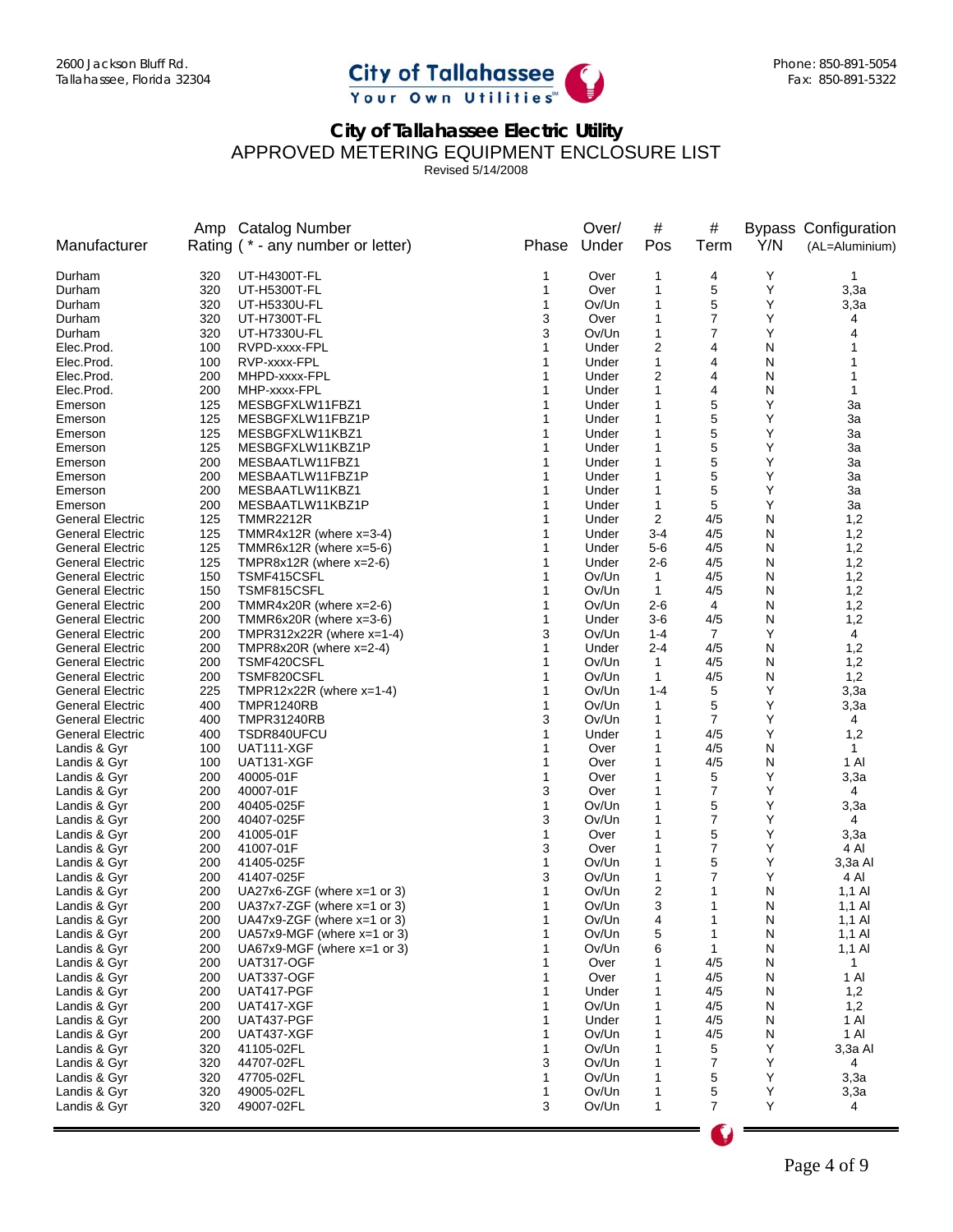

Revised 5/14/2008

|                    |            | Amp Catalog Number                                                     |        | Over/          | #                   | #              |        | <b>Bypass Configuration</b> |
|--------------------|------------|------------------------------------------------------------------------|--------|----------------|---------------------|----------------|--------|-----------------------------|
| Manufacturer       |            | Rating (* - any number or letter)                                      | Phase  | Under          | Pos                 | Term           | Y/N    | (AL=Aluminium)              |
| Landis & Gyr       | 320        | 49105-02FL                                                             | 1      | Ov/Un          | 1                   | 5              | Υ      | 3,3a Al                     |
| Landis & Gyr       | 320        | 49107-02FL                                                             | 3      | Ov/Un          | 1                   | 7              | Υ      | 4 Al                        |
| Midwest            | 100        | M0xxC010-FMG (where xx=32,36,38,41,51,55,76)                           | 1      | Ov-Ped         | 1                   | 4/5            | N      | 1,2                         |
| Midwest            | 100        | M0xxC010U-FMG (where xx=32,36,38,41,51,55,76)                          | 1      | Un-Ped         | 1                   | 4/5            | N      | 1,2                         |
| Midwest            | 100        | M0xxC033-FMG (where xx=32,36,38,41,51,55,76)                           | 1      | Ov-Ped         | 1                   | 4/5            | N      | 1,2                         |
| Midwest            | 100        | M0xxC033U-FMG (where xx=32,36,38,41,51,55,76)                          | 1      | Un-Ped         | 1                   | 4/5            | N      | 1,2                         |
| Midwest            | 100        | UTZ-6R1131C-FLMEP                                                      | 1      | Ov/Un          | 6                   | 4/5            | N      | 1,2                         |
| Midwest            | 100        | UTZ-xR1121C-FLMEP (where x=2-5)                                        | 1      | Ov/Un          | $2 - 5$             | 4/5            | N      | 1,2                         |
| Midwest            | 125        | UATZ-RS101C-FLMEP                                                      | 1      | Ov/Un          | 1                   | 4/5            | N      | $1,2$ Al                    |
| Midwest            | 125        | UTZ-RS101C-FLMEP                                                       | 1      | Ov/Un          | $\mathbf{1}$        | 4/5            | N      | 1,2                         |
| Midwest            | 200        | MPx00S0FMG (where x=1-4)                                               | 1      | Under          | $1 - 4$             | 4/5            | N      | $1,2$ Al                    |
| Midwest            | 200        | $MPx00S1FMG$ (where $x=1-4$ )                                          | 1      | Under          | $1 - 4$             | 4/5            | N      | $1,2$ Al                    |
| Midwest            | 200        | MPx20B0FMG (where x=1-4)                                               | 1      | Under          | $1 - 4$             | 4/5            | N      | $1,2$ Al                    |
| Midwest            | 200        | $MPx20B1FMG$ (where $x=1-4$ )                                          | 1      | Under          | $1 - 4$             | 4/5            | N      | $1,2$ Al                    |
| Midwest            | 200        | PM5x220B0FMG (where x=1-4)                                             | 1      | Under          | $1 - 4$             | 4/5            | N      | $1,2$ Al                    |
| Midwest<br>Midwest | 200<br>200 | UAT-H4203x-FLMEP (where x=B or T)<br>UAT-H4213x-FLMEP (where x=C or U) | 1<br>1 | Over<br>Ov/Un  | 1<br>1              | 4<br>4         | Υ<br>Υ | 1 Al<br>1 Al                |
| Midwest            | 200        | UAT-H5203x-FLMEP (where x=B or T)                                      | 1      | Over           | 1                   | 5              | Υ      | 3,3a Al                     |
| Midwest            | 200        | UAT-H5213x-FLMEP (where x=C or U)                                      | 1      | Ov/Un          | 1                   | 5              | Υ      | 3,3a Al                     |
| Midwest            | 200        | UAT-H7203x-FLMEP (where x=B or T)                                      | 3      | Over           | 1                   | 7              | Υ      | 4 Al                        |
| Midwest            | 200        | UAT-H7213x-FLMEP (where x=C or U)                                      | 3      | Ov/Un          | 1                   | $\overline{7}$ | Υ      | 4 Al                        |
| Midwest            | 200        | UAT-RS202B-FLMEP                                                       | 1      | Over           | 1                   | 4/5            | N      | $1,2$ Al                    |
| Midwest            | 200        | UAT-RS212C-FLMEP                                                       | 1      | Ov/Un          | 1                   | 4/5            | N      | 1,2 Al                      |
| Midwest            | 200        | UAT-RS213A-FLMEP                                                       | 1      | Under          | 1                   | 4/5            | N      | $1,2$ Al                    |
| Midwest            | 200        | UAT-RS213C-FLMEP                                                       |        | Ov/Un          | 1                   | 4/5            | N      | 1,2 Al                      |
| Midwest            | 200        | UAT-RS223A-FLMEP                                                       |        | Under          | 1                   | 4/5            | N      | $1,2$ Al                    |
| Midwest            | 200        | UT-4R2352U-FLMEP                                                       | 1      | Ov/Un          | 4                   | 4/5            | N      | 1,2                         |
| Midwest            | 200        | UT-H4203x-FLMEP (where $x=$ B or T)                                    | 1      | Over           | 1                   | 4              | Υ      | 1                           |
| Midwest            | 200        | UT-H4213x-FLMEP (where x=C or U)                                       | 1      | Ov/Un          | 1                   | 4              | Υ      | $\mathbf{1}$                |
| Midwest            | 200        | UT-H5203x-FLMEP (where x=B or T)                                       | 1      | Over           | 1                   | 5              | Υ      | 3,3a                        |
| Midwest            | 200        | UT-H5213x-FLMEP (where $x = C$ or U)                                   | 1      | Ov/Un          | 1                   | 5              | Υ      | 3,3a                        |
| Midwest            | 200        | UT-H7203x-FLMEP (where x=B or T)                                       | 3      | Over           | 1                   | 7              | Υ      | 4                           |
| Midwest            | 200        | UT-H7213x-FLMEP (where $x=0$ or U)                                     | 3      | Ov/Un          | 1                   | 7              | Υ      | 4                           |
| Midwest            | 200        | UT-RS202B-FLMEP                                                        | 1      | Over           | 1                   | 4/5            | N      | 1,2                         |
| Midwest            | 200        | UT-RS212C-FLMEP                                                        | 1<br>1 | Ov/Un          | 1                   | 4/5            | N      | 1,2                         |
| Midwest<br>Midwest | 200<br>200 | UT-RS213A-FLMEP                                                        | 1      | Under<br>Ov/Un | 1<br>$\mathbf{1}$   | 4/5<br>4/5     | N<br>N | 1,2                         |
| Midwest            | 200        | UT-RS213C-FLMEP<br>UT-RS223A-FLMEP                                     | 1      | Under          | 1                   | 4/5            | N      | 1,2<br>1,2                  |
| Midwest            | 200        | UT-xR2332U-FLMEP (where x=2-3)                                         | 1      | Ov/Un          | $2 - 3$             | 4/5            | N      | 1,2                         |
| Midwest            | 200        | UT-xR2392UU-FLMEP (where $x=5-6$ )                                     |        | Ov/Un          | $5-6$               | 4/5            | N      | 1,2                         |
| Midwest            | 320        | 1008836MEP                                                             |        | Ov/Un          | 1                   | 4              | Υ      | $\mathbf{1}$                |
| Midwest            | 320        | 1008837MEP                                                             | 1      | Ov/Un          | $\mathbf{1}$        | 4              | Y      | 1 Al                        |
| Midwest            | 320        | UAT-H4300T-FLMEP                                                       | 1      | Over           | 1                   | 4              | Υ      | 1 Al                        |
| Midwest            | 320        | UAT-H5300T-FLMEP                                                       | 1      | Over           | 1                   | 5              | Υ      | 3,3a Al                     |
| Midwest            | 320        | UAT-H5330U-FLMEP                                                       | 1      | Ov/Un          | 1                   | 5              | Υ      | 3,3a Al                     |
| Midwest            | 320        | UAT-H7300T-FLMEP                                                       | 3      | Over           | 1                   | 7              | Υ      | 4 Al                        |
| Midwest            | 320        | UAT-H7330U-FLMEP                                                       | 3      | Ov/Un          | 1                   | 7              | Υ      | 4 Al                        |
| Midwest            | 320        | UT-H4300T-FLMEP                                                        | 1      | Over           | $\mathbf{1}$        | 4              | Υ      | $\mathbf{1}$                |
| Midwest            | 320        | UT-H5300T-FLMEP                                                        | 1      | Over           | 1                   | 5              | Υ      | 3,3a                        |
| Midwest            | 320        | UT-H5330U-FLMEP                                                        | 1      | Ov/Un          | 1                   | 5              | Υ      | 3,3a                        |
| Midwest            | 320        | UT-H7300T-FLMEP                                                        | 3      | Over           | 1                   | 7              | Υ      | 4                           |
| Midwest            | 320        | UT-H7330U-FLMEP                                                        | 3      | Ov/Un          | $\mathbf{1}$        | 7              | Υ      | 4                           |
| Midwest            | 400        | <b>RS455***FMG</b>                                                     | 1      | Under          | 1                   | 4/5            | Υ      | 1,2                         |
| Milbank            | 100        | U349y-XL-HSP (where $y=2-6$ )                                          | 1      | Ov/Un          | 2-6                 | 4/5            | N      | 1,2                         |
| Milbank            | 100        | U513y-O-100P-FMG (where y=6-7)                                         | 1      | Under          | $1 - 2$             | 4/5            | N      | 1,2                         |
| Milbank            | 100        | U513y-O-100S-FMG (where y=6-7)                                         |        | Under          | $1 - 2$             | 4/5            | N      | 1,2                         |
| Milbank<br>Milbank | 100        | UAP349y-XL-HSP (where $y=2-6$ )                                        | 1<br>1 | Ov/Un<br>Ov/Un | $2 - 6$             | 4/5            | N      | $1,2$ Al                    |
| Milbank            | 125<br>125 | U285y-X-HSP (where $y=2-6$ )<br>U3505-XL-HSP                           | 1      | Ov/Un          | 2-6<br>$\mathbf{1}$ | 4/5<br>5       | N<br>Υ | 1,2<br>3,3a                 |
|                    |            |                                                                        |        |                |                     |                |        |                             |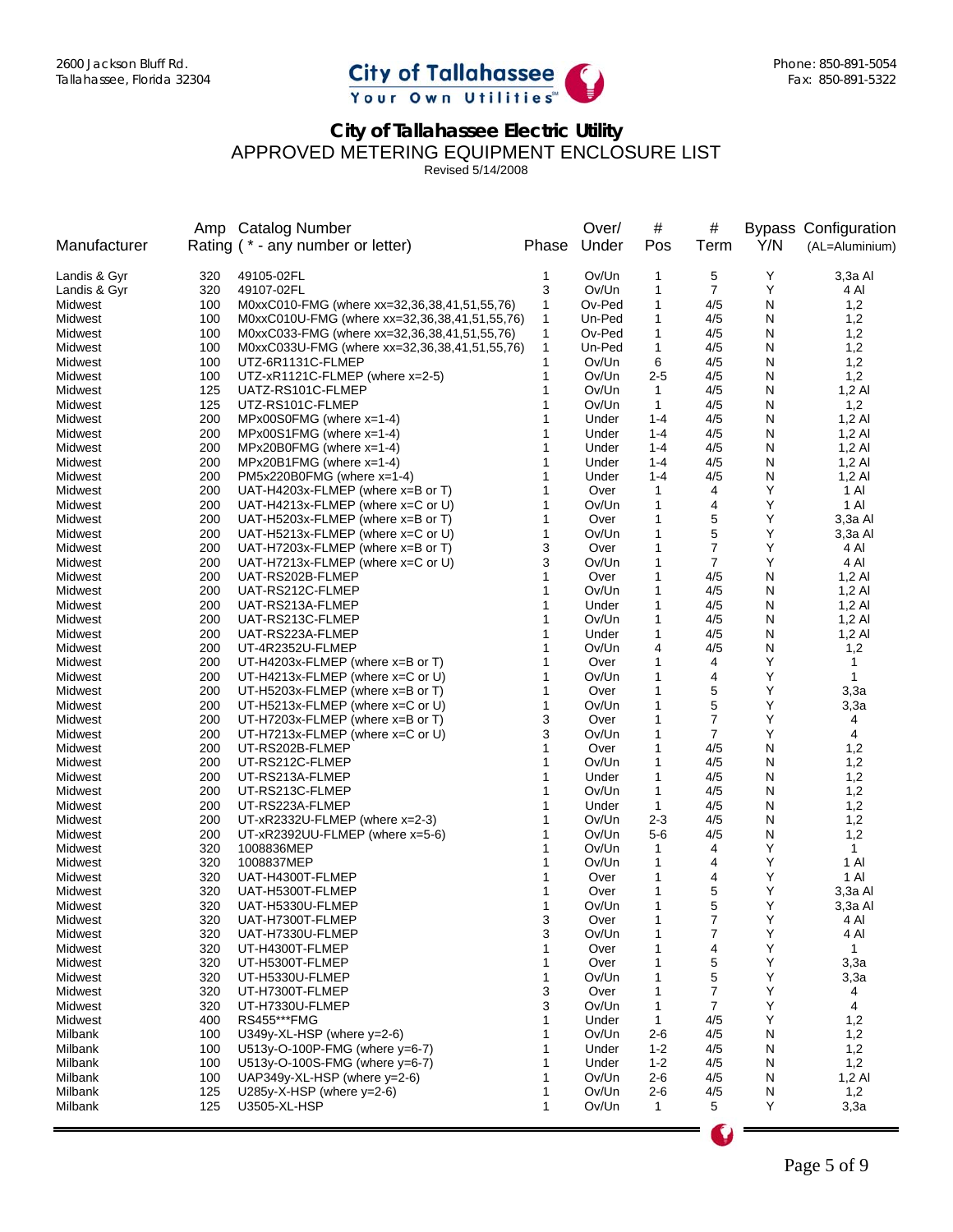

Revised 5/14/2008

|                    |            | Amp Catalog Number                           |        | Over/          | #                   | #          |        | <b>Bypass Configuration</b> |
|--------------------|------------|----------------------------------------------|--------|----------------|---------------------|------------|--------|-----------------------------|
| Manufacturer       |            | Rating (* - any number or letter)            | Phase  | Under          | Pos                 | Term       | Y/N    | (AL=Aluminium)              |
| Milbank            | 125        | U3506-XL-TG-HSP                              | 3      | Ov/Un          | $\mathbf{1}$        | 7          | Υ      | 4                           |
| Milbank            | 125        | U513y-O-125P-FMG (where y=6-7)               | 1      | Under          | $1 - 2$             | 4/5        | N      | 1,2                         |
| Milbank            | 125        | U513y-O-125S-FMG (where y=6-7)               | 1      | Under          | $1 - 2$             | 4/5        | N      | 1,2                         |
| Milbank            | 125        | U8435-XL-TG-HSP                              | 1      | Over           | 1                   | 4/5        | N      | 1,2                         |
| Milbank            | 125        | UAP3505-XL-TG-HSP                            | 1      | Ov/Un          | $\mathbf{1}$        | 5          | Y      | 3,3a Al                     |
| Milbank            | 125        | UAP3506-XL-TG-HSP                            | 3      | Ov/Un          | 1                   | 7          | Υ      | 4 Al                        |
| Milbank            | 125        | UAP8435-XL-TG-HSP                            | 1      | Ov/Un          | 1                   | 4/5        | N      | $1,2 \text{ Al}$            |
| Milbank            | 150        | U123y-X-HSP (where $y=2-6$ )                 | 1      | Ov/Un          | $2 - 6$             | 4/5        | N      | 1,2                         |
| Milbank            | 150        | U3312-XL-TG-HSP                              | 1      | Ov/Un          | 1                   | 4/5        | N      | 1,2                         |
| Milbank            | 150        | U513y-O-150P-FMG (where $y=6-7$ )            | 1      | Under          | $1 - 2$             | 4/5        | N      | 1,2                         |
| Milbank            | 150        | U513y-O-150S-FMG (where y=6-7)               | 1      | Under          | $1 - 2$             | 4/5        | N      | 1,2                         |
| Milbank            | 150        | UAP123y-X-HSP (where $y=2-3$ )               | 1      | Ov/Un          | $2 - 3$             | 4/5        | N      | $1,2$ Al                    |
| Milbank            | 200        | U125y-X-HSP (where $y=2-6$ )                 | 1      | Ov/Un          | $2 - 6$             | 4/5        | Υ      | 1,2                         |
| Milbank            | 200        | U1980-O-HSP                                  | 1      | Under          | $\mathbf{1}$        | 4/5        | N      | 1,2                         |
| Milbank            | 200        | U273y-XT-HSP (where $y=2-6$ )                | 3      | Ov/Un          | 2-6                 | 7          | Υ      | 4                           |
| Milbank            | 200        | U286y-X-HSP (where y=2-6)                    | 1      | Ov/Un          | $2 - 6$             | 4/5        | N      | 1,2                         |
| Milbank            | 200        | U287y-XT-HSP (where $y=2-6$ )                | 1      | Ov/Un          | $2 - 6$             | 5          | Υ      | 3,3a                        |
| Milbank            | 200        | U3296-X-HSP                                  | 1      | Ov/Un          | $\mathbf{1}$        | 5          | Υ      | 3,3a                        |
| Milbank            | 200        | U3306-X-HSP                                  | 3      | Ov/Un          | $\mathbf{1}$        | 7          | Υ      | 4                           |
| Milbank            | 200        | U3850-XL-TG-HSP-PL                           | 1      | Ov/Un          | 1                   | 4/5        | N      | 1,2                         |
| Milbank            | 200        | U5136-O-yyy-FMG (where yyy=41,55,75,332,552) | 1      | Under          | 1                   | 4/5        | N      | 1,2                         |
| Milbank            | 200        | U5137-O-yyy-FMG (where yyy=41,55,75,332,552) | 1      | Under          | 2                   | 4/5        | N      | 1,2                         |
| Milbank            | 200        | U513y-O-200P-FMG (where $y=6-7$ )            | 1      | Under          | $1 - 2$             | 4/5        | N      | 1,2                         |
| Milbank            | 200        | U513y-O-200S-FMG (where y=6-7)               | 1<br>1 | Under          | $1 - 2$             | 4/5        | N      | 1,2                         |
| Milbank            | 200        | U513y-O-FMG (where $y=6-7$ )                 | 1      | Under          | $1 - 2$             | 4/5        | N      | 1,2                         |
| Milbank            | 200        | U7021-RL-TG-HSP                              | 1      | Over           | 1                   | 4/5        | N      | 1,2                         |
| Milbank<br>Milbank | 200<br>200 | U7040-O-TG-HSP<br>U7040-XL-TG-HSP            | 1      | Under<br>Ov/Un | $\mathbf{1}$<br>1   | 4/5<br>4/5 | N<br>N | 1,2<br>1,2                  |
| Milbank            | 200        | U7043-XL-TG                                  | 1      | Ov/Un          | 1                   | 4/5        | N      | 1,2                         |
| Milbank            | 200        | U9550-RRL-QG-HSP                             | 1      | Over           | 1                   | 5          | Υ      | 3,3a                        |
| Milbank            | 200        | U9551-X-QG-HSP                               | 1      | Ov/Un          | 1                   | 5          | Υ      | 3,3a                        |
| Milbank            | 200        | U9700-RRL-QG-HSP                             | 3      | Over           | 1                   | 7          | Υ      | 4                           |
| Milbank            | 200        | U9701-X-QG-HSP                               | 3      | Ov/Un          | 1                   | 7          | Υ      | 4                           |
| Milbank            | 200        | U9801-X-QG-HSP                               | 1      | Ov/Un          | 1                   | 4          | Υ      | 1,2                         |
| Milbank            | 200        | UAP125y-X-HSP (where $y=2-6$ )               | 1      | Ov/Un          | $2 - 6$             | 4/5        | Υ      | $1,2$ Al                    |
| Milbank            | 200        | UAP1980-O-HSP                                | 1      | Under          | 1                   | 4/5        | N      | $1,2$ Al                    |
| Milbank            | 200        | UAP3296-X-HSP                                | 1      | Ov/Un          | 1                   | 5          | Υ      | 3,3a Al                     |
| Milbank            | 200        | UAP3306-X-HSP                                | 3      | Ov/Un          | 1                   | 7          | Υ      | 4 Al                        |
| Milbank            | 200        | UAP7021-RL-TG-HSP                            | 1      | Over           | 1                   | 4/5        | N      | $1,2 \text{ Al}$            |
| Milbank            | 200        | UAP7040-O-TG-HSP                             | 1      | Under          | 1                   | 4/5        | N      | $1,2 \text{ Al}$            |
| Milbank            | 200        | UAP7040-XL-TG-HSP                            | 1      | Ov/Un          | 1                   | 4/5        | N      | $1,2$ Al                    |
| Milbank            | 200        | UAP9550-RRL-QG-HSP                           | 1      | Over           | 1                   | 5          | Υ      | 3,3a Al                     |
| Milbank            | 200        | UAP9551-X-QG-HSP                             | 1      | Ov/Un          | 1                   | 5          | Υ      | $3,3a$ Al                   |
| Milbank            | 200        | UAP9700-RRL-QG-HSP                           | 3      | Over           | 1                   | 7          | Y      | 4 AI                        |
| Milbank            | 200        | UAP9701-X-QG-HSP                             | 3      | Ov/Un          | 1                   | 7          | Υ      | 4 Al                        |
| Milbank            | 400        | U2120-O-HSP                                  | 3      | Under          | 1                   | 7          | Υ      | 4                           |
| Milbank            | 400        | U2124-O-HSP                                  | 1      | Under          | 1                   | 4/5        | Υ      | 4                           |
| Milbank            | 400        | U3313-X-HSP                                  | 1      | Ov/Un          | $\mathbf{1}$        | 5          | Υ      | 3,3a                        |
| Milbank            | 400        | U3566-X-HSP                                  | 3      | Ov/Un          | 1                   | 7          | Υ      | 4                           |
| Milbank            | 400        | U3949-X-HSP                                  | 1      | Over           | 1                   | 5          | Υ      | 3,3a                        |
| Milbank            | 400        | UAP2124-O-HSP                                | 1      | Under          | 1                   | 4,5        | Y      | 4 Al                        |
| Milbank            | 400        | UAP3313-X-HSP                                | 1      | Ov/Un          | 1                   | 5          | Υ      | 3,3a Al                     |
| Milbank            | 400        | <b>UAP3566-X-HSP</b>                         | 3      | Ov/Un          | 1                   | 7          | Υ      | 4 AI                        |
| Milbank            | 400        | UAP3949-X-HSP                                | 1      | Over           | 1                   | 5          | Υ      | 3,3a Al                     |
| Murray             | 100        | RJ103AXF                                     | 1      | Over           | $\mathbf{1}$        | 4          | N      | $\mathbf{1}$                |
| Murray             | 125        | DCx31WN (where $x=2-6$ )                     | 1      | Under          | 2-6                 | 4/5        | N      | 1,2                         |
| Murray             | 125        | $DCx41WN$ (where $x=3-6$ )                   | 3      | Under          | $3-6$               | 4/5        | N      | 1,2                         |
| Murray<br>Murray   | 125<br>125 | DLx41W7 (where $x=1-4$ )<br>JA1224B1125      | 3<br>1 | Under<br>Ov/Un | 1-4<br>$\mathbf{1}$ | 7<br>4/5   | Y<br>N | 4<br>1,2                    |
|                    |            |                                              |        |                |                     |            |        |                             |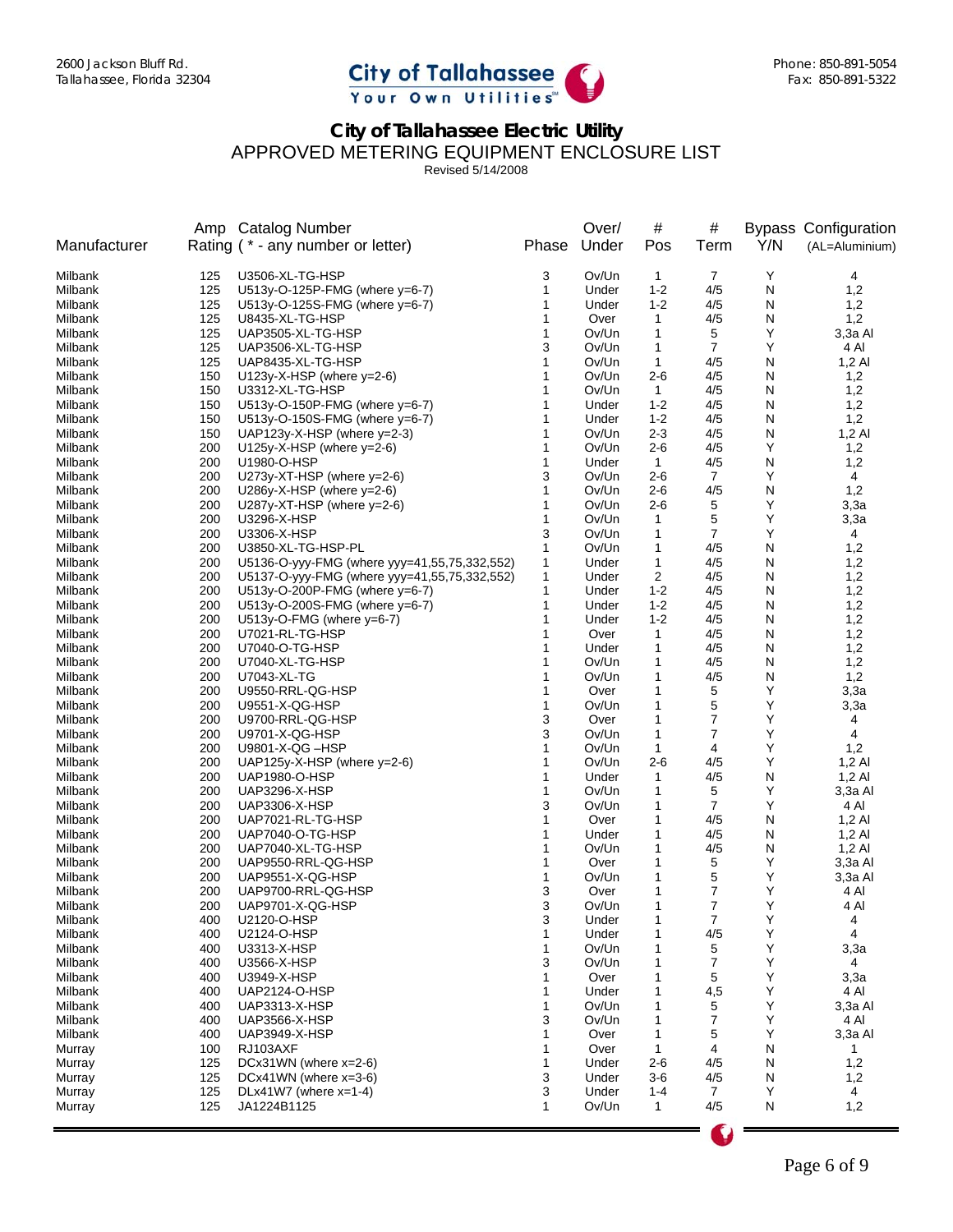

Revised 5/14/2008

|                    |            | Amp Catalog Number                             |        | Over/          | #                | #          |        | <b>Bypass Configuration</b> |
|--------------------|------------|------------------------------------------------|--------|----------------|------------------|------------|--------|-----------------------------|
| Manufacturer       |            | Rating (* - any number or letter)              | Phase  | Under          | Pos              | Term       | Y/N    | (AL=Aluminium)              |
| Murray             | 125        | MPxx11RJ (where xx=22, 33, 44, 45, 46, 65, 66) | 1      | Ov/Un          | 2-6              | 4/5        | N      | 1,2                         |
| Murray             | 150        | JA0408B1150T or RT                             | 1      | Ov/Un          | $\mathbf{1}$     | 4          | N      | 1                           |
| Murray             | 150        | JA0816B1150CT or RCT                           | 1      | Ov/Un          | 1                | 4          | N      | $\mathbf{1}$                |
| Murray             | 150        | JA0816B1150TH                                  | 1      | Ov/Un          | 1                | 4/5        | N      | 1,2                         |
| Murray             | 150        | JA2040B1150                                    | 1      | Ov/Un          | 1                | 4/5        | N      | 1,2                         |
| Murray             | 150        | JA2040B1150RC                                  | 1      | Ov/Un          | 1                | 4          | N      | $\mathbf{1}$                |
| Murray             | 150        | JA204LS                                        | 1      | Ov/Un          | 1                | 4/5        | N      | 1,2                         |
| Murray             | 150<br>200 | JC0202B1150<br>DCx32WN (where x=2-4)           | 1<br>1 | Ov/Un          | 1<br>$2 - 4$     | 4/5<br>4/5 | N      | 1,2<br>1,2                  |
| Murray<br>Murray   | 200        | DLx32W4 (where $x=1-4$ )                       | 1      | Under<br>Ov/Un | $1 - 4$          | 4          | N<br>Υ | 3,3a                        |
| Murray             | 200        | DLx42W5 (where x=1-4)                          | 1      | Under          | $1 - 4$          | 5          | Υ      | 3,3a                        |
| Murray             | 200        | DLx42W7 (where $x=1-4$ )                       | 3      | Under          | $1 - 4$          | 7          | Y      | 4                           |
| Murray             | 200        | JA0408B1200T or RT                             | 1      | Ov/Un          | $\mathbf{1}$     | 4          | N      | 1                           |
| Murray             | 200        | JA0606L1200R or RA                             | 1      | Ov/Un          | 1                | 4          | N      | 1                           |
| Murray             | 200        | JA0816B1200CT or RCT                           | 1      | Ov/Un          | 1                | 4          | N      | 1                           |
| Murray             | 200        | JA0816B1200TH                                  | 1      | Ov/Un          | 1                | 4/5        | N      | 1,2                         |
| Murray             | 200        | JA2040B1200                                    | 1      | Ov/Un          | 1                | 4/5        | N      | 1,2                         |
| Murray             | 200        | JA2040B1200RC                                  | 1      | Ov/Un          | 1                | 4          | N      | $\mathbf{1}$                |
| Murray             | 200        | <b>JA204TS</b>                                 | 1      | Ov/Un          | 1                | 4/5        | N      | 1,2                         |
| Murray             | 200        | JC0202B1200                                    | 1      | Ov/Un          | 1                | 4/5        | N      | 1,2                         |
| Murray             | 200        | JC0406L1200H                                   | 1      | Ov/Un          | 1                | 4/5        | N      | 1,2                         |
| Murray             | 200        | MPxx12RJ (where xx=42,43,44,65,66)             | 1      | Ov/Un          | $2 - 6$          | 4/5        | N      | 1,2                         |
| Murray             | 200        | RB103AR                                        | 1      | Ov/Un          | $\mathbf 1$      | 4/5        | N      | 1,2                         |
| Murray             | 200        | RH173CRF                                       | 1      | Ov/Un          | 1                | 5          | Υ      | 3,3a                        |
| Murray             | 200        | RH173GRF                                       | 3      | Ov/Un          | 1                | 7          | Υ      | 4                           |
| Murray             | 200        | RS103AVF                                       | 1      | Under          | 1                | 4,5        | N      | 1,2                         |
| Murray             | 200        | RS103AXF                                       | 1      | Over           | 1                | 4          | N      | $\mathbf{1}$                |
| Murray             | 225        | DL245BCW5                                      | 1      | Under          | 4                | 5          | Υ      | 3,3a                        |
| Murray             | 225        | DL442xxW5 (where xx=BC,CA)                     | 1      | Under          | 4                | 5          | Y      | 3,3a                        |
| Murray             | 225        | DLx35W4 (where $x=1-4$ )                       | 1      | Ov/Un          | $1 - 4$          | 4          | Υ      | 3,3a                        |
| Murray             | 225        | DLx45W4 (where $x=1-4$ )                       | 1      | Under          | $1 - 4$          | 5          | Υ      | 3,3a                        |
| Murray             | 320<br>320 | DL133W4<br><b>DL143W5</b>                      | 1<br>1 | Under<br>Ov/Un | $\mathbf 1$<br>1 | 4<br>5     | N<br>Υ | $\mathbf{1}$                |
| Murray<br>Murray   | 320        | DL143W7                                        | 3      | Ov/Un          | 3                | 7          | Υ      | 3,3a<br>4                   |
| Murray             | 400        | JA0816B1350RLTM                                | 1      | Ov/Un          | $\mathbf 1$      | 4/5        | Υ      | 1,2                         |
| Murray             | 400        | JA0816B1400RLTM                                | 1      | Ov/Un          | 1                | 4/5        | Υ      | 1,2                         |
| Murray             | 400        | JC0404L1400RLM                                 | 1      | Ov/Un          | 1                | 4/5        | Υ      | 1,2                         |
| Murray             | 400        | JC0408B1400RLTM                                | 1      | Ov/Un          | 1                | 4/5        | Υ      | 1,2                         |
| Siemens            | 125        | MC1224B1125                                    | 1      | Ov/Un          | $\mathbf{1}$     | 4/5        | N      | 1,2                         |
| Siemens            | 125        | SPxx11RJ (where xx=22,33,44,45,46,65,66)       |        | Ov/Un          | $2 - 6$          | 4/5        | N      | 1,2                         |
| Siemens            | 125        | SUAT111-OGF                                    | 1      | Over           | 1                | 4          | N      | 1                           |
| Siemens            | 125        | W3MMx (where $x=1-4$ )                         | 3      | Under          | $1 - 4$          | 7          | Υ      | 4                           |
| Siemens            | 125        | WMM34URNJ                                      | 3      | Under          | 3                | 4/5        | N      | 1,2                         |
| Siemens            | 125        | WMM44xxURNJ (where xx=AB,BC, or CA)            | 3      | Under          | 4                | 4/5        | N      | 1,2                         |
| Siemens            | 125        | WMM54xxURNJ (where xx=AB,BC, or CA)            | 3      | Under          | 5                | 4/5        | N      | 1,2                         |
| Siemens            | 125        | WMM64URNJ                                      | 3      | Under          | 6                | 4/5        | N      | 1,2                         |
| Siemens            | 125        | WMMxURNJ (where x=2-6)                         | 1      | Under          | 2-6              | 4/5        | N      | 1,2                         |
| Siemens            | 150        | MC0408B1150T or RT                             | 1      | Ov/Un          | 1                | 4          | N      | 1                           |
| Siemens            | 150        | MC0408MB1150T                                  |        | Ov/Un          | 1                | 4/5        | N      | 1,2                         |
| Siemens            | 150        | MC0816B1150CT or RCT                           |        | Ov/Un          | 1                | 4          | N      | 1                           |
| Siemens            | 150        | MC2040B1150RC                                  |        | Ov/Un          | 1                | 4          | N      | 1                           |
| Siemens            | 150        | MC0816B1150TH                                  |        | Ov/Un          | 1                | 4/5        | N      | 1,2                         |
| Siemens<br>Siemens | 150<br>150 | MC2040B1150                                    |        | Ov/Un<br>Ov/Un |                  | 4/5<br>4/5 | N      | 1,2                         |
| Siemens            | 200        | MM0202B1150<br>MC0408B1200T or RT              |        | Ov/Un          |                  | 4          | N<br>N | $1,2$ St<br>1               |
| Siemens            | 200        | MC0816B1200CT or RCT                           |        | Ov/Un          |                  | 4          | N      | 1                           |
| Siemens            | 200        | MC2040B1200RC                                  |        | Ov/Un          | 1                | 4          | N      | 1                           |
| Siemens            | 200        | MC0408MB1200T                                  |        | Ov/Un          | 1                | 4/5        | N      | 1,2                         |
| Siemens            | 200        | MC0816B1200TH                                  | 1      | Ov/Un          | 1                | 4/5        | N      | 1,2                         |
|                    |            |                                                |        |                |                  |            |        |                             |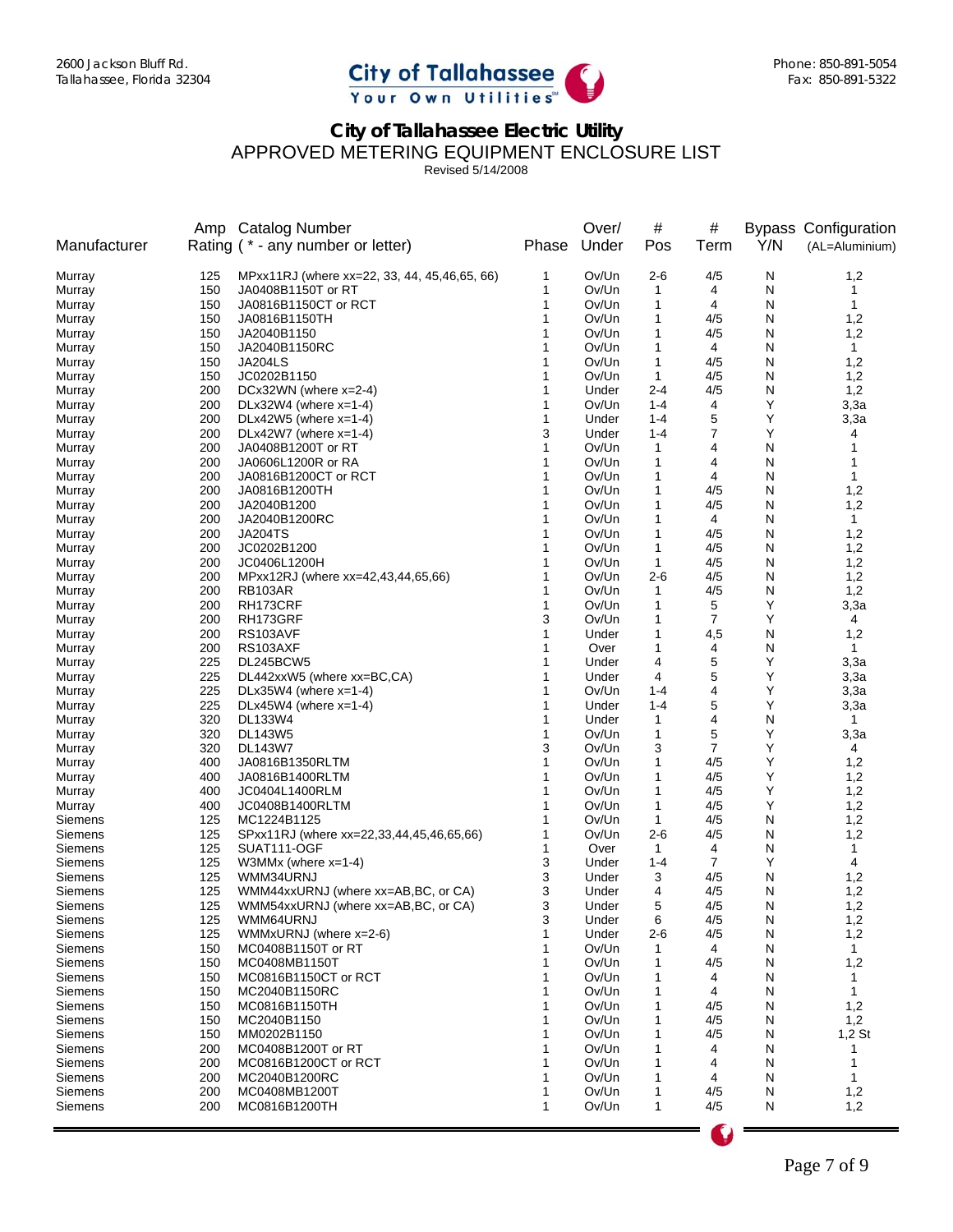

Revised 5/14/2008

|                      |            | Amp Catalog Number                                                           |        | Over/          | #                 | #              |        | <b>Bypass Configuration</b> |
|----------------------|------------|------------------------------------------------------------------------------|--------|----------------|-------------------|----------------|--------|-----------------------------|
| Manufacturer         |            | Rating (* - any number or letter)                                            | Phase  | Under          | Pos               | Term           | Y/N    | (AL=Aluminium)              |
| Siemens              | 200        | MC2040B1200                                                                  | 1      | Ov/Un          | 1                 | 4/5            | N      | 1,2                         |
| Siemens              | 200        | MM0202B1200                                                                  | 1      | Ov/Un          | 1                 | 4/5            | N      | $1,2$ St                    |
| Siemens              | 200        | MM0406L1200H                                                                 | 1      | Ov/Un          | 1                 | 4/5            | N      | 1,2                         |
| Siemens              | 200        | S40405-015F                                                                  | 1      | Ov/Un          | 1                 | 5              | Υ      | 3,3a                        |
| Siemens              | 200        | S40407-015F                                                                  | 3      | Ov/Un          | $\mathbf{1}$      | $\overline{7}$ | Υ      | 4                           |
| Siemens              | 200        | SPxx12RJ (where xx=42,43,44,65,66)                                           | 1      | Ov/Un          | $2 - 6$           | 4/5            | N      | 1,2                         |
| Siemens              | 200        | SUAT317-OGF                                                                  | 1      | Over           | 1                 | 4              | N      | 1                           |
| Siemens              | 200        | SUAT417-PGF                                                                  |        | Under          | $\mathbf{1}$      | 4/5            | N      | 1,2                         |
| Siemens              | 200        | SUAT417-XGF                                                                  |        | Ov/Un          | 1                 | 4/5            | N      | 1,2                         |
| Siemens              | 200        | W1MMx200 (where $x=1-4$ )                                                    |        | Ov/Un          | $1 - 4$           | 4              | Υ      | 3,3a                        |
| Siemens              | 200        | W2MMx200 (where $x=1$ or 3)                                                  | 1      | Under          | 1,3               | 5              | Υ      | 3,3a                        |
| Siemens              | 200        | W2MMxAB200 (where $x=2$ or 4)                                                | 1      | Under          | 2,4               | 5              | Υ      | 3,3a                        |
| Siemens              | 200        | W3MMx200 (where $x=1-4$ )                                                    | 3      | Under          | $1 - 4$           | 7              | Υ      | 4                           |
| Siemens              | 200        | WMM24AB2URNJ                                                                 | 1      | Ov/Un          | 2                 | 4/5            | N      | 1,2                         |
| Siemens              | 200        | WMM342URNJ                                                                   | 3<br>1 | Ov/Un          | 3                 | 4/5            | N      | 1,2                         |
| Siemens<br>Siemens   | 200<br>200 | WMM44xx2URNJ (where xx=AB,BC, or CA)<br>WMM54xx2URNJ (where xx=AB,BC, or CA) | 1      | Under<br>Under | 4<br>5            | 4/5<br>4/5     | N<br>N | 1,2<br>1,2                  |
| Siemens              | 200        | WMMx2URNJ (where $x=2-4$ )                                                   | 1      | Under          | $2 - 4$           | 4/5            | N      | 1,2                         |
| Siemens              | 225        | W1MMx225U (where $x=1-4$ )                                                   | 1      | Ov/Un          | $1 - 4$           | 4              | Υ      | 3,3a                        |
| Siemens              | 225        | W2MM2xx225U (where xx=AB,BC)                                                 |        | Under          | 4                 | 5              | Υ      | 3,3a                        |
| Siemens              | 225        | W2MM4xx225U (where xx=AB,BC,CA)                                              | 1      | Under          | 4                 | 5              | Υ      | 3,3a                        |
| Siemens              | 225        | W2MMx225U (where $x=1$ or 3)                                                 | 1      | Under          | 1,3               | 5              | Υ      | 3,3a                        |
| Siemens              | 400        | MC0408B1400RLTM                                                              |        | Ov/Un          | 1                 | 4/5            | Υ      | 1,2                         |
| Siemens              | 400        | MC0816B1350RLTM                                                              |        | Ov/Un          | 1                 | 4/5            | Υ      | 1,2                         |
| Siemens              | 400        | MC0816B1400RLTM                                                              |        | Ov/Un          | 1                 | 4/5            | Υ      | 1,2                         |
| Siemens              | 400        | MM0404L1400RLM                                                               |        | Ov/Un          | 1                 | 4/5            | Υ      | 1,2                         |
| <b>Siemens</b>       | 400        | W1MM1400                                                                     |        | Under          | 1                 | 4              | N      | $\mathbf{1}$                |
| Siemens              | 400        | W2MM1400AB                                                                   |        | Ov/Un          | 1                 | 5              | Υ      | 3,3a                        |
| Siemens              | 400        | W1MM2400                                                                     | 1      | Under          | 2                 | 5              | Υ      | 3,3a                        |
| Siemens              | 400        | W2MM2400AB                                                                   | 1      | Under          | 2                 | 5              | Υ      | 3,3a                        |
| Siemens              | 400        | W3MM1400                                                                     | 3      | Ov/Un          | 3                 | 7              | Υ      | 4                           |
| Siemens              | 400        | W3MM2400                                                                     | 3      | Under          | 2                 | 7              | Υ      | 4                           |
| Square D             | 100        | UTZ-6R1131C-FLSQD                                                            | 1      | Ov/Un          | 6                 | 4/5            | N      | 1,2                         |
| Square D             | 100        | UTZ-xR1121C-FLSQD (where $x=2-5$ )                                           | 1      | Ov/Un          | 2-5               | 4/5            | N      | 1,2                         |
| Square D             | 125        | EZMR11y125 (where $y=3-6$ )                                                  | 1      | Mtr Ctr        | $3-6$             | 5              | N      | 1,2                         |
| Square D             | 125        | EZMR11y125CU (where $y=3-6$ )                                                | 1      | Mtr Ctr        | $3-6$             | 5              | N      | 1,2                         |
| Square D             | 125        | EZMR11y125X (where $y=3-6$ )                                                 | 1      | Mtr Ctr        | 3-6               | 5              | N      | 1,2                         |
| Square D             | 125        | EZMR31y125 (where $y=3-5$ )                                                  | 1      | Mtr Ctr        | $3 - 5$           | 5              | N      | 1,2                         |
| Square D             | 125        | EZMR31y125CU (where $y=3-5$ )                                                | 1      | Mtr Ctr        | $3-5$             | 5              | N      | 1,2                         |
| Square D             | 125        | EZMR31y125X (where y=3-5)                                                    |        | Mtr Ctr        | 3                 | 5              | N      | 1,2                         |
| Square D             | 125        | MPRyy125 (where yy=22,33,44,55,66)                                           |        | Ov/Un          | 2-6               | 5              | N      | 1,2                         |
| Square D<br>Square D | 125        | UATZ-RS101C-FLSQD                                                            | 1<br>1 | Ov/Un<br>Ov/Un | $\mathbf{1}$<br>1 | 4/5<br>4/5     | N<br>N | $1,2$ Al                    |
| Square D             | 125<br>150 | UTZ-RS101C-FLSQD<br>QC816F150C                                               | 1      | Ov/Un          | 1                 | 4/5            | N      | 1,2<br>1,2                  |
| Square D             | 150        | RC816F150C                                                                   | 1      | Ov/Un          | 1                 | 4/5            | N      | 1,2                         |
| Square D             | 200        | EZML11y200 (where y=1-4)                                                     | 1      | Mtr Ctr        | $1 - 4$           | 5              | Υ      | 1,2                         |
| Square D             | 200        | EZML31y200 (where y=2-4)                                                     | 1      | Mtr Ctr        | $2 - 4$           | 5              | Υ      | 3a                          |
| Square D             | 200        | EZML33y200 (where $y=1-4$ )                                                  | 3      | Mtr Ctr        | $\mathbf{1}$      | 7              | Υ      | $\overline{4}$              |
| Square D             | 200        | EZMR11y200 (where $y=2-4$ )                                                  | 1      | Mtr Ctr        | $2 - 4$           | 5              | N      | 1,2                         |
| Square D             | 200        | EZMR11y200CU (where y=2-4)                                                   | 1      | Mtr Ctr        | $\overline{c}$    | 5              | N      | 1,2                         |
| Square D             | 200        | EZMR11y200X (where $y=2-4$ )                                                 | 1      | Mtr Ctr        | 2                 | 5              | N      | 1,2                         |
| Square D             | 200        | MPLyy200 (where yy=32,43,64)                                                 | 1      | Ov/Un          | 2-4               | 5              | Υ      | 3                           |
| Square D             | 200        | MPR4y200 (where y=2-3)                                                       |        | Ov/Un          | $2 - 3$           | 5              | N      | 1,2                         |
| Square D             | 200        | MPR64200                                                                     |        | Ov/Un          | 4                 | 5              | N      | 1,2                         |
| Square D             | 200        | $MPR8y200$ (where $y=5-6$ )                                                  |        | Ov/Un          | 5-6               | 5              | N      | 1,2                         |
| Square D             | 200        | QC12L200C                                                                    |        | Ov/Un          | 1                 | 4/5            | N      | 1,2                         |
| Square D             | 200        | QC2442M200C                                                                  |        | Ov/Un          | 1                 | 4/5            | Y/N    | 1,2                         |
| Square D             | 200        | QC816F200C                                                                   | 1      | Ov/Un          | 1                 | 4/5            | N      | 1,2                         |
| Square D             | 200        | RC12L200C                                                                    | 1      | Ov/Un          | 1                 | 4/5            | N      | 1,2                         |
|                      |            |                                                                              |        |                |                   |                |        |                             |